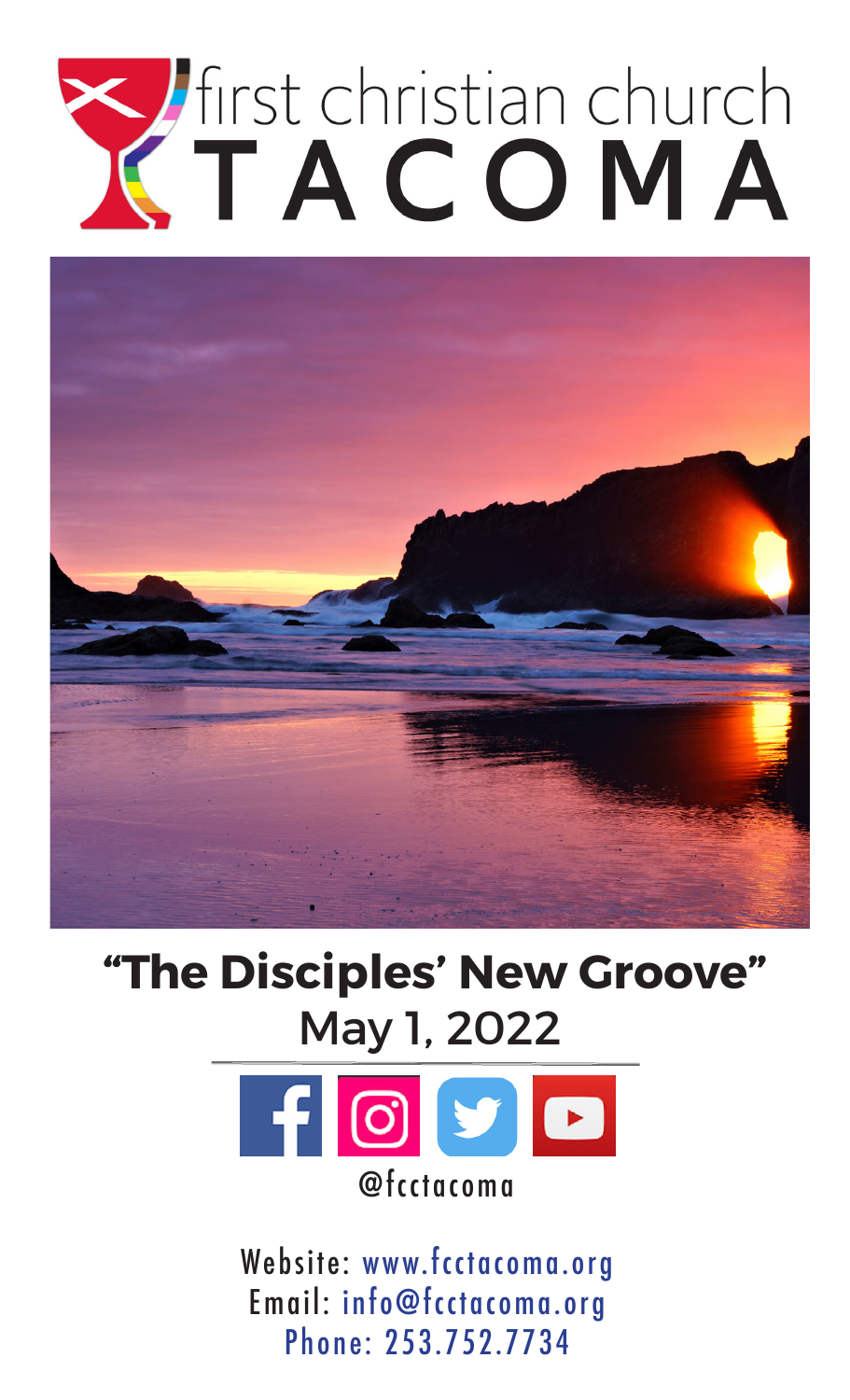# *\*Please stand if you are able*

**Gathering Music** 

**Welcome** Rev. Doug Collins

**Prelude FCC Trio** 

Just Today

# **Call to Worship** Lee Utley

*Leader: Lord, we come before you in joy.*

*All: We come to sing your praises.*

*L: Like the myriad faithful of old, we proclaim the Lamb worthy of blessing, honor, and glory. A: Now is the time to worship!*

# **\*Opening Hymn** CH 5

O For a Thousand Tongues to Sing

# **A Time for Prayer** Pastor Doug

*After a pastoral prayer is offered, worshippers are invited to light a candle at a nearby station as we continue our time of prayer.*

Come and Find the Quiet Center CH 575

# **Community Prayer**

# **Eternal Spirit, Earth-maker, Pain-bearer**

From the New Zealand Prayer Book Find this week's responsive prayer insert in your pew.

# **Scripture Reading Lee Utley**

# **John 21:1-19**

After these things Jesus showed himself again to the disciples by the Sea of Tiberias; and he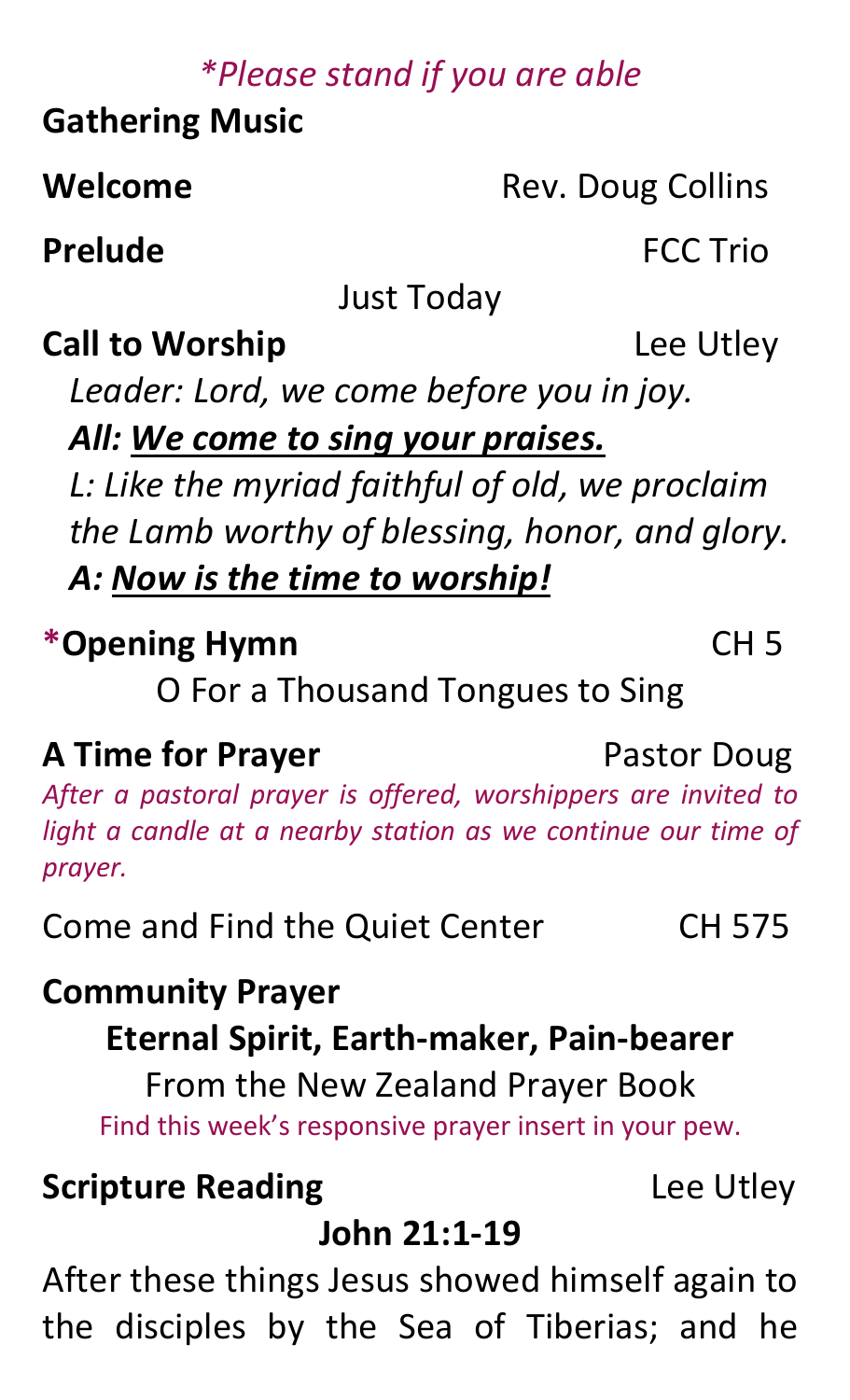showed himself in this way. **<sup>2</sup>**Gathered there together were Simon Peter, Thomas called the Twin, Nathanael of Cana in Galilee, the sons of Zebedee, and two others of his disciples. **<sup>3</sup>** Simon Peter said to them, "I am going fishing." They said to him, "We will go with you." They went out and got into the boat, but that night they caught nothing.

**<sup>4</sup>** Just after daybreak, Jesus stood on the beach; but the disciples did not know that it was Jesus. **<sup>5</sup>** Jesus said to them, "Children, you have no fish, have you?" They answered him, "No." **<sup>6</sup>**He said to them, "Cast the net to the right side of the boat, and you will find some." So they cast it, and now they were not able to haul it in because there were so many fish. **<sup>7</sup>** That disciple whom Jesus loved said to Peter, "It is the Lord!" When Simon Peter heard that it was the Lord, he put on some clothes, for he was naked, and jumped into the sea. **<sup>8</sup>** But the other disciples came in the boat, dragging the net full of fish, for they were not far from the land, only about a hundred yards off.

**<sup>9</sup>** When they had gone ashore, they saw a charcoal fire there, with fish on it, and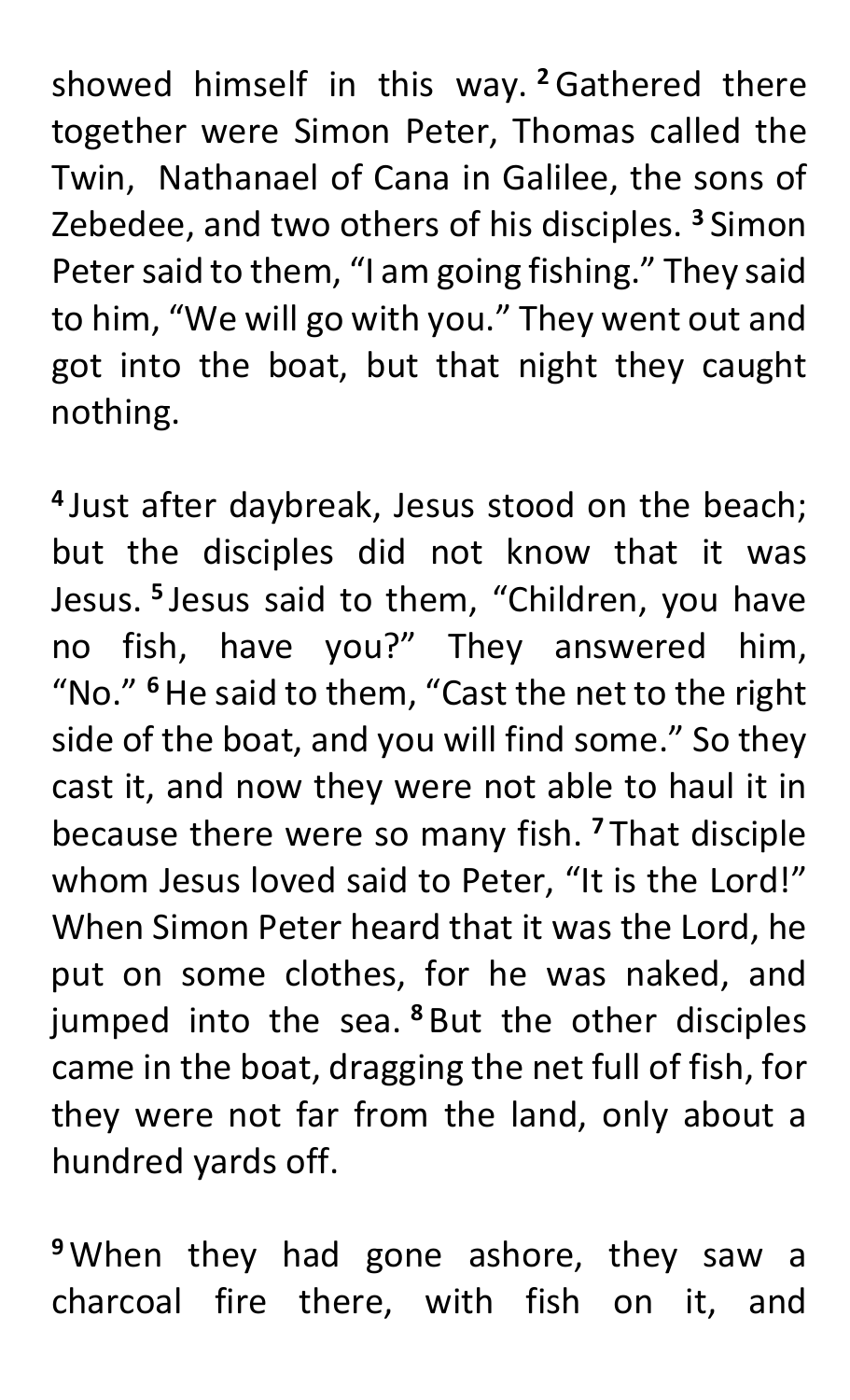bread. **<sup>10</sup>** Jesus said to them, "Bring some of the fish that you have just caught." **<sup>11</sup>** So Simon Peter went aboard and hauled the net ashore, full of large fish, a hundred fifty-three of them; and though there were so many, the net was not torn. **<sup>12</sup>** Jesus said to them, "Come and have breakfast." Now none of the disciples dared to ask him, "Who are you?" because they knew it was the Lord. **<sup>13</sup>** Jesus came and took the bread and gave it to them, and did the same with the fish. **<sup>14</sup>** This was now the third time that Jesus appeared to the disciples after he was raised from the dead.

<sup>15</sup> When they had finished breakfast, Jesus said to Simon Peter, "Simon son of John, do you love me more than these?" He said to him, "Yes, Lord; you know that I love you." Jesus said to him, "Feed my lambs." **<sup>16</sup>** A second time he said to him, "Simon son of John, do you love me?" He said to him, "Yes, Lord; you know that I love you." Jesus said to him, "Tend my sheep." **<sup>17</sup>**He said to him the third time, "Simon son of John, do you love me?" Peter felt hurt because he said to him the third time, "Do you love me?" And he said to him, "Lord, you know everything; you know that I love you." Jesus said to him, "Feed my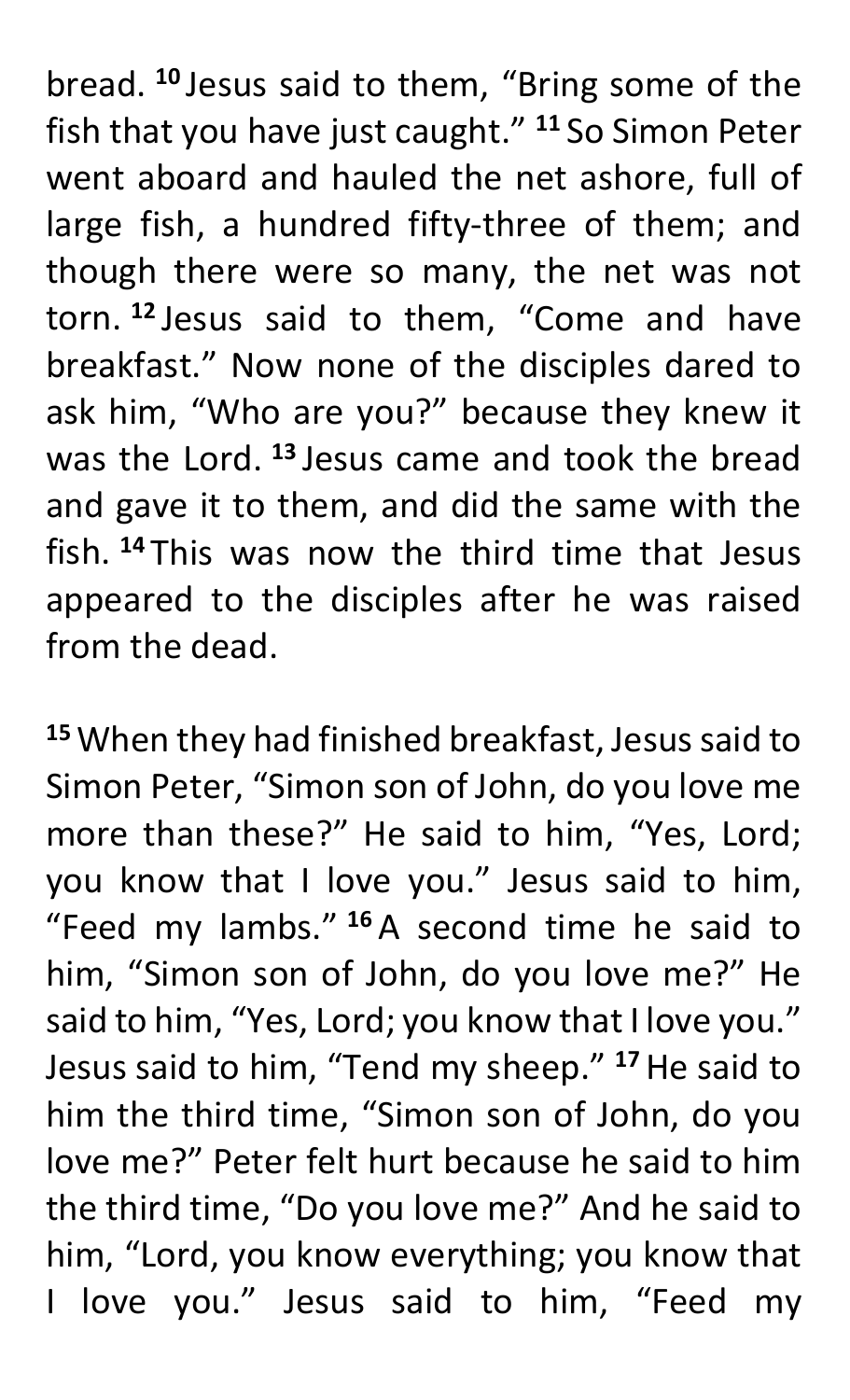sheep. **<sup>18</sup>** Very truly, I tell you, when you were younger, you used to fasten your own belt and to go wherever you wished. But when you grow old, you will stretch out your hands, and someone else will fasten a belt around you and take you where you do not wish to go." **<sup>19</sup>** (He said this to indicate the kind of death by which he would glorify God.) After this he said to him, "Follow me."

The Word of God for the people of God.

# **ALL: Thanks be to God.**

**Sermon** Pastor Doug

# **"The Disciples' New Groove"**

Be Thou My Vision CH 595

# **Call to Offering & Prayer of Thanksgiving**

*There are many ways to contribute to the work of the Realm of God on earth. As a spiritual community, we recognize the unique role and gifts each one of us bring to the table for the work God is calling us to do together. Those who feel so called to give financially can do so by placing an offering in one of the trays located in the back of the sanctuary at the conclusion of today's service, or by giving online by visiting:* **www.fcctacoma.org/give**

## **Communion Hymn** CH 522

Loving Only You O Christ